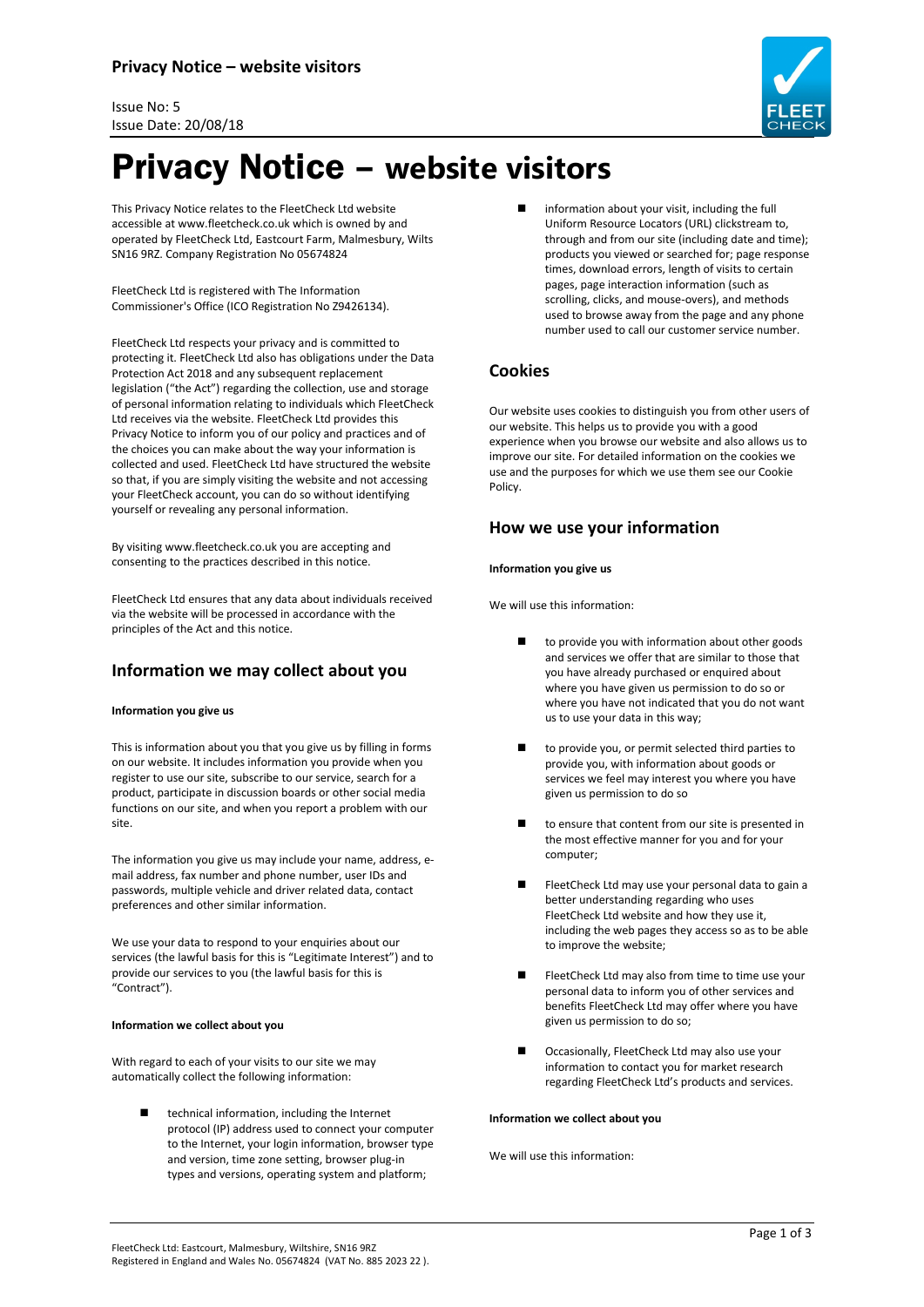# **Privacy Notice – website visitors**

#### Issue No: 5 Issue Date: 20/08/18



- $\blacksquare$  to improve our site to ensure that content is presented in the most effective manner for you and for your computer;
- as part of our efforts to keep our site safe and secure;
- to make suggestions and recommendations to you and other users of our site about goods or services that may interest you or them.

FleetCheck Ltd does not collect extra information about its visitors from other sources, such as public records or bodies, or private organisations. If FleetCheck Ltd wishes to use your personal data for a new purpose, other than for which it was originally supplied, FleetCheck Ltd will ask you first. FleetCheck Ltd takes seriously the trust you place in us.

# **Disclosure of your information**

We may share your personal information with:

- Any member of our group, which means our subsidiaries, our ultimate holding company and its subsidiaries, as defined in section 1159 of the UK Companies Act 2006.
- Selected third parties including:
	- analytics and search engine providers that assist us in the improvement and optimisation of our site;
	- we may on occasions suggest to you selected third party providers that may be of interest to you offering a service which enhances the FleetCheck software but we will not share your data with third party providers without your consent.
- We will disclose your personal information to third parties:
- In the event that we sell or buy any business or assets, in which case we will disclose your personal data to the prospective seller or buyer of such business or assets;
- If FleetCheck Ltd or substantially all of its assets are acquired by a third party, in which case personal data held by it about its customers will be one of the transferred assets;
- If we are under a duty to disclose or share your personal data in order to comply with any legal obligation, or in order to enforce or apply our terms of supply and other agreements; or to protect the rights, property, or safety of FleetCheck Ltd, our customers, or others. This includes exchanging information with other companies and organisations for the purposes of fraud protection and credit risk reduction.

We may also share your personal information to third parties for the purposes of the prevention or detection of crime or fraud.

## **Where we store your personal data**

The information that we collect from and about you will be stored within systems located within the European Economic Area and therefore subject to equivalent data protection rules and safeguards. We will not store any of your information outside of the European Economic Area.

All information you provide to us is stored on our secure servers. Unfortunately, the transmission of information via the internet is not completely secure. Although we will do our best to protect your personal data, we cannot guarantee the security of your data transmitted to our site; any transmission is at your own risk. Once we have received your information, we will use strict procedures and security features to try to prevent unauthorised access.

# **Your rights**

You have the right to ask us not to process your personal data for marketing purposes. We will inform you (before collecting your data or as soon as possible after first collection) if we intend to use your data for such purposes or if we intend to disclose your information to any third party for such purposes. You can exercise your right to prevent such processing by checking certain boxes on the forms we use to collect your data. You can also exercise the right at any time by contacting us at [privacy@fleetcheck.co.uk](mailto:privacy@fleetcheck.co.uk)

#### **Your Rights to Access Personal Data**

You have rights in relation to your personal data held by FleetCheck Ltd, including a right to have it modified and to request access to it. For any enquiry or concern about your personal data, or to request access to your personal data please contact FleetCheck Ltd at privacy@fleetcheck.co.uk or at the following address:

FleetCheck Ltd, Eastcourt Farm, Malmesbury, Wiltshire SN16 9RZ

Your right of access can be exercised in accordance with the Act. If we do hold information about you, we will:

- Give you a description of it;
- Tell you why we are holding it;
- Tell you who it has been disclosed to;
- Let you have a copy of the information in an intelligible form

#### **Data Portability**

From 25 May 2018, you may also have the right for your personal data to be transmitted electronically to another organisation in certain circumstances. This is known as the right to data portability. To make a data portability request please contact FleetCheck Ltd at the address set out above

#### **Data Accuracy**

It is in FleetCheck Ltd's and your interest that FleetCheck Ltd holds accurate data about you. If you believe the personal data